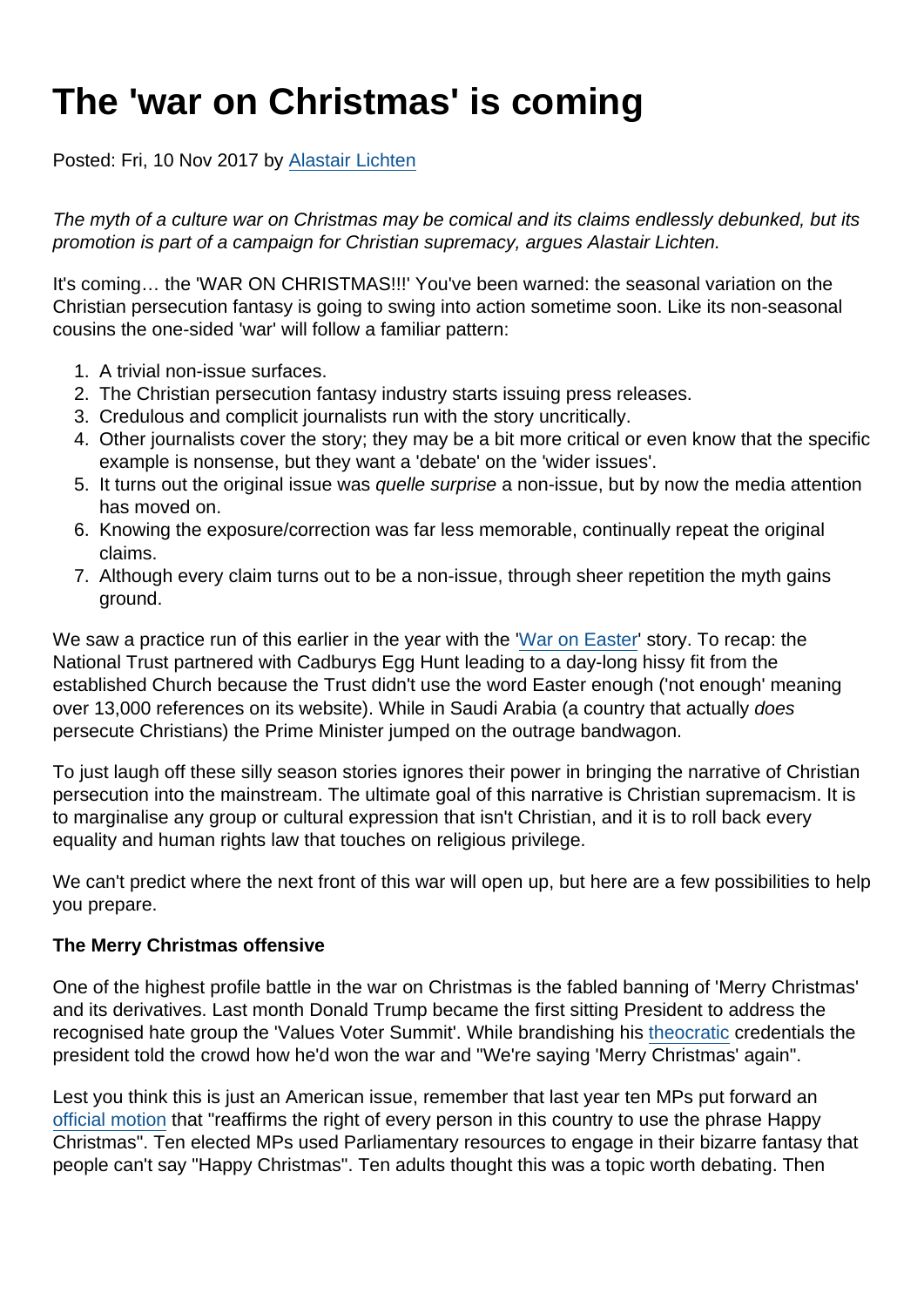these self-appointed Christmas defenders proceeded to lecture the nation on the "real reason for Christmas", and their uninvited thoughts on how people should be celebrating it.

#### The Winterval assault

Back in 2011 the Daily Mail had to [apologise](http://www.dailymail.co.uk/home/article-2058830/Clarifications-corrections.html) after falsely claiming that politically correct local authorities were replacing Christmas with 'Winterval'. They trotted this canard out again when they [claimed](http://www.dailymail.co.uk/news/article-3974744/Hallelujah-Equalities-watchdog-says-persecution-Christians-end-blasts-Lord-s-Prayer-film-ban.html) the EHRC was going to bring out a report "criticising overzealous organisations that unnecessarily drop references to Christmas". In reality the [report](https://www.secularism.org.uk/news/2016/12/major-new-equality-report-rejects-calls-for-conscience-clause-to-allow-religious-discrimination) demolished the Christian persecution myth. Nevertheless the Winterval myth just doesn't seem to die. It even got an [airing](https://twitter.com/peterwalker99/status/913718875057016832) at the recent UKIP conference, courtesy of Anglican Bishop Michael Nazir-Ali.

In researching this article what becomes clear is the interconnectedness of the Christian persecution fantasy. Almost every article on every non-issue mentions a plethora of other nonissues. Repeating a myth often enough doesn't make it true, but it gives it a sense of [truthiness](https://en.wikipedia.org/wiki/Truthiness).

#### The battle over Christmas adverts

In recent years the release of big brand's Christmas adverts have become "events", and wherever there's a news event involving people having the wrong sort of fun they'll be there jumping in to put them straight with a bit of guerrilla religious literacy training.

Leading the fightback against this year's seditious insufficiently Christian adverts were whyChristmas.com's James Cooper, and champions of the oppressed Christian masses, Breitbart. Mr Cooper [lamented](https://www.premier.org.uk/News/UK/Retailers-urged-to-do-homework-as-John-Lewis-unveils-Christmas-advert) that John Lewis's story involving a boy and his imaginary friend wasn't Christian enough. He wants retailers to "do some homework" to learn about "the real meaning of Christmas" – i.e. his meaning, which needs to be "reclaimed".

Breitbart was so [upset](http://www.breitbart.com/london/2017/11/08/tesco-christmas-ad-features-sikhs-gay-dads-hijabi-muslims-but-no-visible-christianity/) by Tesco's Christmas advert that they didn't know what to complain about first: the glimpse of two same-sex parents or the presence of a Muslim. Why does the spectre of Muslims celebrating Christmas unite both Islamists and anti-Muslim bigots in such fury? The message of "However you do Christmas, Everyone's Welcome" was just too much for them. Because of course any aspect of inclusion is "part of a wider trend towards pushing Christianity out of the festive season to make way for new faiths and secular themes".

This is an organisation that regards red Christmas cups as "emblematic of the Christian culture cleansing of the West". See if you can spot the subtle dog whistle from the organisation dedicated to preserving Christian religious privilege as the West's only shield against 'white genocide'.

As you'd expect, the article goes on to recycle related mythical examples from the war on Christmas, claiming that Digital Cinema Media (DCM) were persecuting Christians by their equally applied policy of not screening explicitly religious or political adverts. The same policy would also 'ban' a party election broadcast or this [90 second film](https://www.youtube.com/watch?v=n5q8eHfqOEE&feature=youtu.be) from the NSS – share it far and wide, don't let those evil cinemas silence us.

This whole idea gained prominence when the Church of England made a YouTube video which they wanted to show in cinemas, but were informed by DCM that the advert fell afoul of their policy. So they concocted a media campaign, in order to leverage paranoid fears about politically correct persecution and a sycophantically fawning media, for huge amounts of free advertising.

The Christmas cards/advent calendar campaign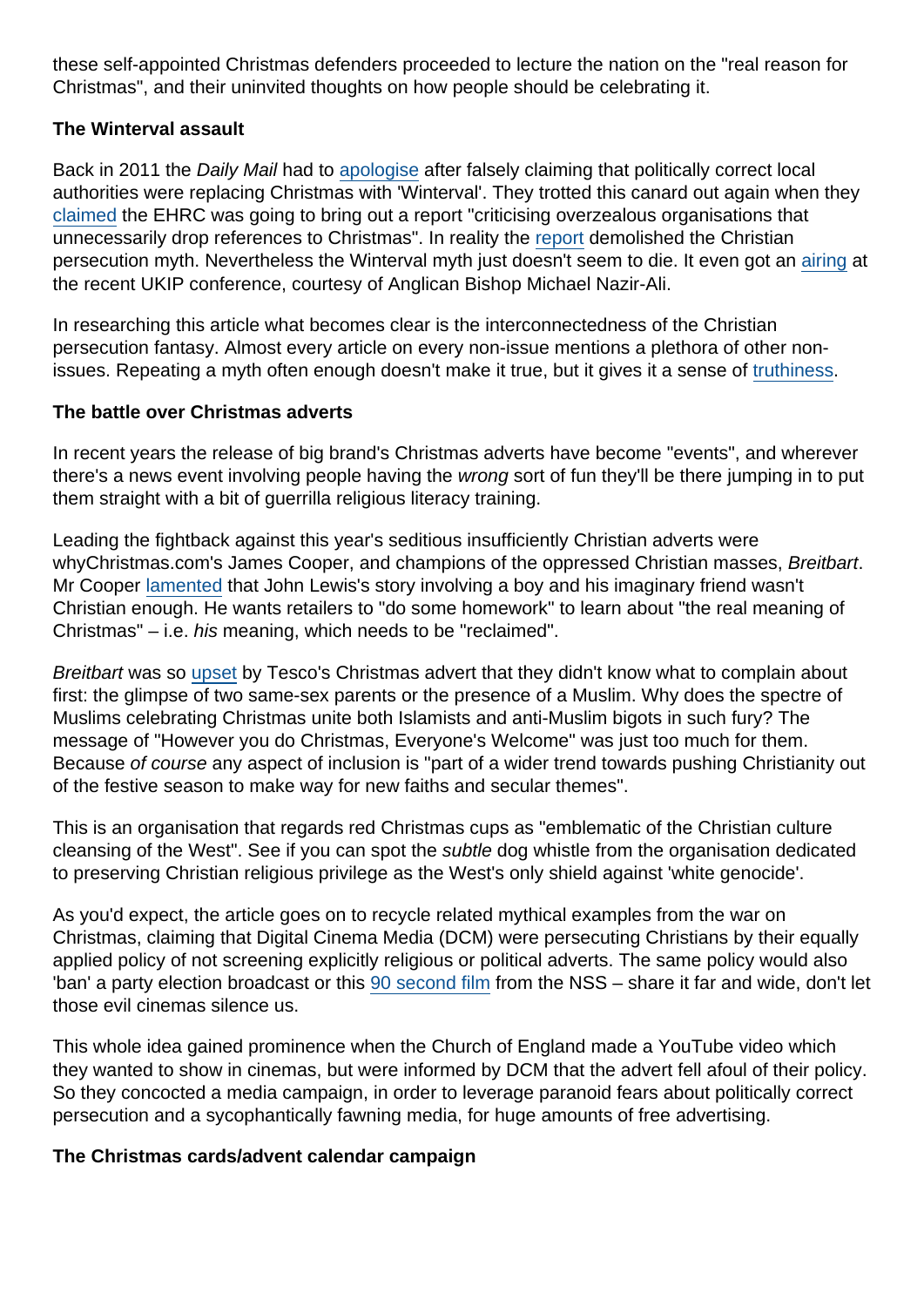That the strictly religious aspects of Christmas are far less popular than the secular trimmings, isn't news. All you need to do is run a simply survey/market research, get a predictable result and feed it to the outrage machine. One year it will be complaints that retailers aren't selling enough Christianity themed Christmas cards, the next it will be [advent calendars.](https://www.premierchristianradio.com/News/UK/Christian-chocolate-factory-launches-children-s-advent-contest) Have they been taken over by politically correct secularists? Are they embarrassed of our Christian heritage? It couldn't possibly be that people just aren't interested in them.

The school play front

In [2014](https://www.secularism.org.uk/opinion/2014/12/the-christmas-nativity--let-it-go-let-it-go) the topic picked was school Christmas shows including more secular festive songs such as popular Disney tunes, and less traditional nativity plays. This complaint is such old news that it formed the cutting edge satire of the [Beano Christmas special of 1999.](https://signorestudios.blogspot.co.uk/2011/12/mike-pearse-great-bash-street-nativity.html)

The BBC [covered](http://www.bbc.co.uk/news/education-30277344) Don Horrocks, the Evangelical Alliance's head of nativity policing, fretting that children singing 'let it go' was "extreme political correctness or perhaps it reflects a nation too embarrassed to face up to its Christian heritage".

Why do these people hate Christmas?

These people seem to resent any Christmas that isn't theirs. They claim secularism is attacking Christmas or marginalising its 'true meaning', when they just want the privilege of defining others' meaning and are reacting against secularism's defence of everyone's right to assign whatever meaning they choose to Christmas or any other day of the year.

Far from being fearless defenders of Christmas, they're theocratic grinches. They get upset when people don't sing their songs. They stamp their feet when people don't use their seasonal greeting. They get apoplectic when others dare to assign their own reason to the season. They fume when people don't send their cards or visit their church. They get upset when seasonal charity drives don't also [promote their religion](https://www.secularism.org.uk/opinion/tags/Samaritans+Purse). Talk about hearts being two sizes too small.

[Discuss](https://www.facebook.com/NationalSecularSociety/posts/1548601678541511) this on Facebook.

## Alastair Lichten

Alastair [\(@AlastairLichten](https://twitter.com/alastairlichten)) is a former head of education at the National Secular Society. The views expressed in our blogs are those of the author and do not necessarily represent the views of the NSS.

# While you're here

Our news and opinion content is an important part of our campaigns work. Many articles involve a lot of research by our campaigns team. If you value this output, please consider supporting us today.

P.S. make sure to check out the related campaigns below.

- [Support us from just £1 a month](https://www.secularism.org.uk/donate.html)
- [Share on What's App](whatsapp://send?text=http://www.secularism.org.uk/opinion/2017/11/the-war-on-christmas-is-coming?format=pdf)